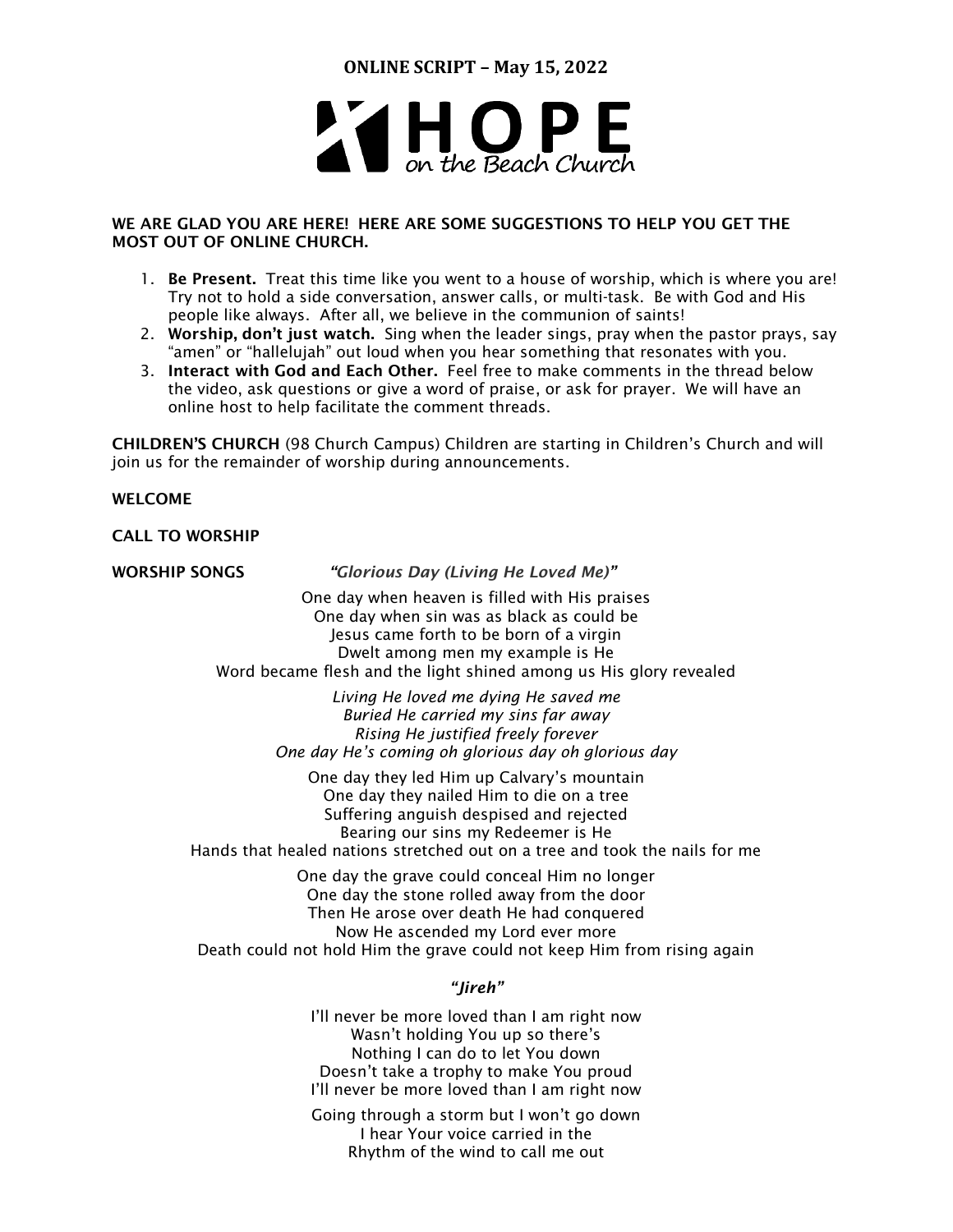You would cross an ocean so I wouldn't drown You've never been closer than You are right now

*Jireh You are enough Jireh You are enough I will be content in every circumstance Jireh You are enough* 

*Forever enough always enough more than enough*

Don't wanna forget how I feel right now On the mountaintop I can see so clear What it's all about Stay by my side when the sun goes down Don't wanna forget how I feel right now

I'm already loved I'm already chosen I know who I am I know what You've spoken I'm already loved more than I could imagine And that is enough that is enough That is enough that is enough So I am enough You are enough

If He dresses the lilies with beauty and splendor How much more will He clothe you How much more will He clothe you If He watches over every sparrow How much more does He love you How much more does He love you

More than you ask think or imagine According to His power working in us It's more than enough It's more than enough it's more than enough

# SERMON: "GOD IS WHEN YOU FEEL LIKE GOD CAN'T LOVE YOU" Pastor Jason Scheler

See what great love the Father has lavished on us, that we should be called children of God! And that is what we are! … (1 John 3:1 NIV)

On the other side of the lake the crowds welcomed Jesus, because they had been waiting for him. <sup>41</sup>Then a man named Jairus, a leader of the local synagogue, came and fell at Jesus' feet, pleading with him to come home with him. <sup>42</sup>His only daughter, who was about twelve years old, was dying. As Jesus went with him, he was surrounded by the crowds. <sup>43</sup>A woman in the crowd had suffered for twelve years with constant bleeding, and she could find no cure. <sup>44</sup>Coming up behind Jesus, she touched the fringe of his robe. Immediately, the bleeding stopped. <sup>45"</sup>Who touched me?" Jesus asked. Everyone denied it, and Peter said, "Master, this whole crowd is pressing up against you." <sup>46</sup>But Jesus said, "Someone deliberately touched me, for I felt healing power go out from me." <sup>47</sup>When the woman realized that she could not stay hidden, she began to tremble and fell to her knees in front of him. The whole crowd heard her explain why she had touched him and that she had been immediately healed. <sup>48"</sup>Daughter," he said to her, "your faith has made you well. Go in peace." (Luke 8:40-48 NLT)

| LIF:          | <b>GOD IS IUDGEMENTAL</b>   |
|---------------|-----------------------------|
|               | <b>GOD IS ANGRY</b>         |
|               | <b>GOD IS HATEFUL</b>       |
| <b>TRUTH:</b> | <b>GOD IS COMPASSIONATE</b> |
|               | <b>GOD IS PATIENT</b>       |
|               | <b>GOD IS FULL OF LOVE</b>  |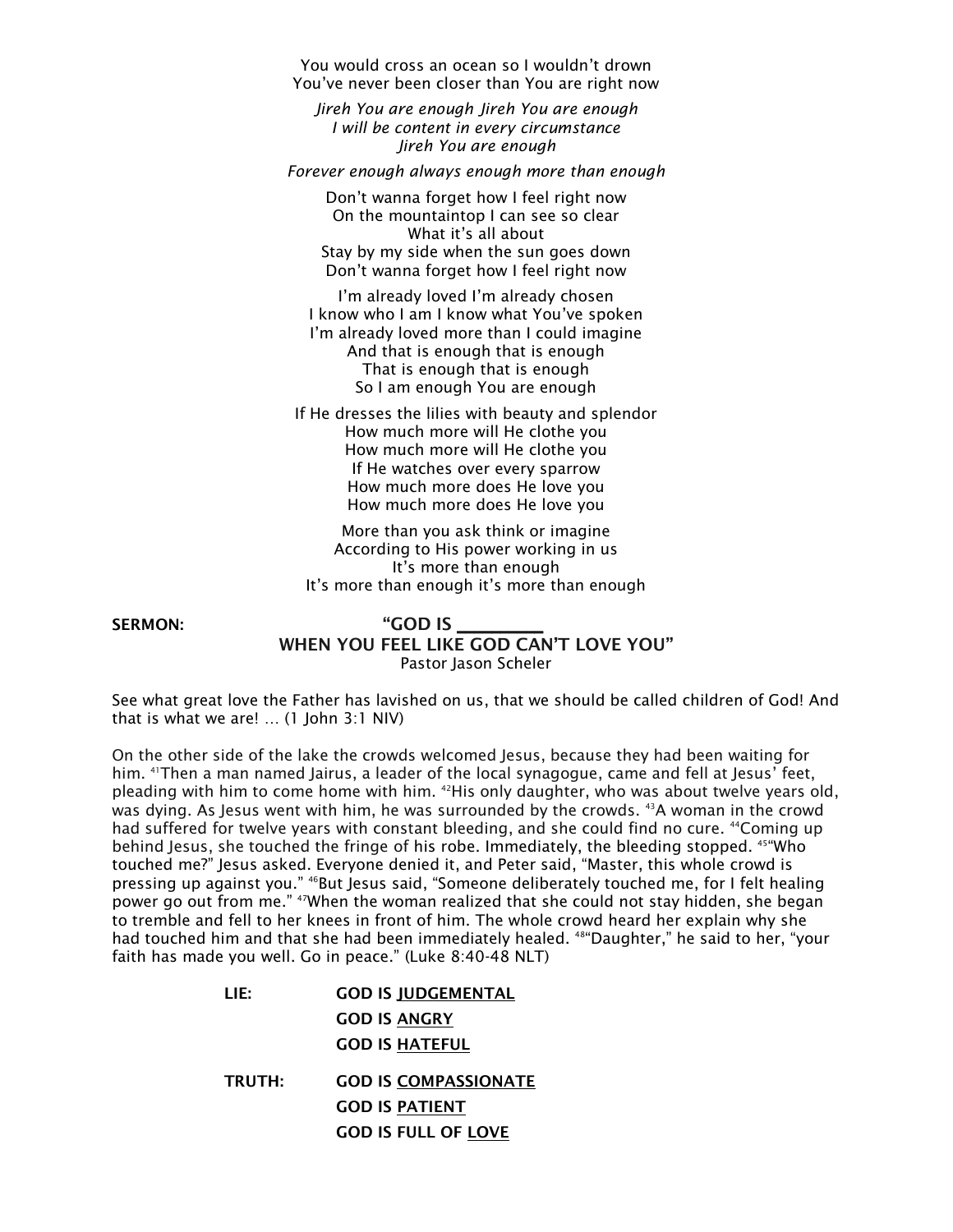The LORD is like a father to his children, tender and compassionate to those who fear him. (Psalm 103:13 NLT)

… "The LORD, the LORD, the compassionate and gracious God, slow to anger, abounding in love and faithfulness." (Exodus 34:6 NIV)

But God showed his great love for us by sending Christ to die for us while we were still sinners. (Romans 5:8 NLT)

# HOW DO WE EXPERIENCE THE LOVE OF THE FATHER?

#### 1. HE WALKS WITH US.

*"The LORD himself goes before you and will be with you; he will never leave you nor forsake you. Do not be afraid; do not be discouraged."* (Deuteronomy 31:8 NIV)

# 2. HE STOPS FOR US.

### 3. HE TALKS TO US.

### THE LAVISH LOVE OF YOUR FATHER LABELS YOU AS HIS CHILD.

But he took her by the hand and said, "My child, get up!" (Luke 8:54 NIV)

#### MEMORY VERSE

See what great love the Father has lavished on us, that we should be called children of God! And that is what we are! … (1 John 3:1 NIV)

#### GOING DEEPER IN THE HOME

- 1. Have you ever struggled to believe that God is a loving Father? Why do you think that is? How did you shift that view? In what ways are you still working to see God as loving?
- 2. Read 1 John 3:1. What does it look like to live as a child of God? What's different in your life because of this truth?
- 3. When we receive God's love, we're able to extend His love to others. Talk about ways you've accepted God's love and the ways you've seen His love impact those around you. How could you show His love to others more regularly?

### LORD'S PRAYER

Our Father who art in heaven, hallowed be thy name, thy kingdom come, thy will be done on earth as it is in heaven. Give us this day our daily bread; and forgive us our trespasses as we forgive those who trespass against us and lead us not into temptation, but deliver us from evil. For thine is the kingdom and the power and the glory forever and ever. Amen.

## ANNOUNCEMENTS/OFFERING:

Give online at [www.hopeonthebeach.com](http://www.hopeonthebeach.com/) Text to Give at (850) 990-4325 Schedule free bill pay through your local bank. Mail your tithe/offering to: Hope on the Beach Church 3834 US Hwy 98 West Santa Rosa Beach, FL 32459 Drop off an offering on Monday between 10:00am and 2:00pm



#### NEXT STEPS:

Please fill out a Connection Card online by using this link: <https://hopeonthebeach.breezechms.com/form/ConnectionCard>

Follow us on Facebook to find worship, prayers, and devotions all week long. Subscribe to our YouTube channel as well!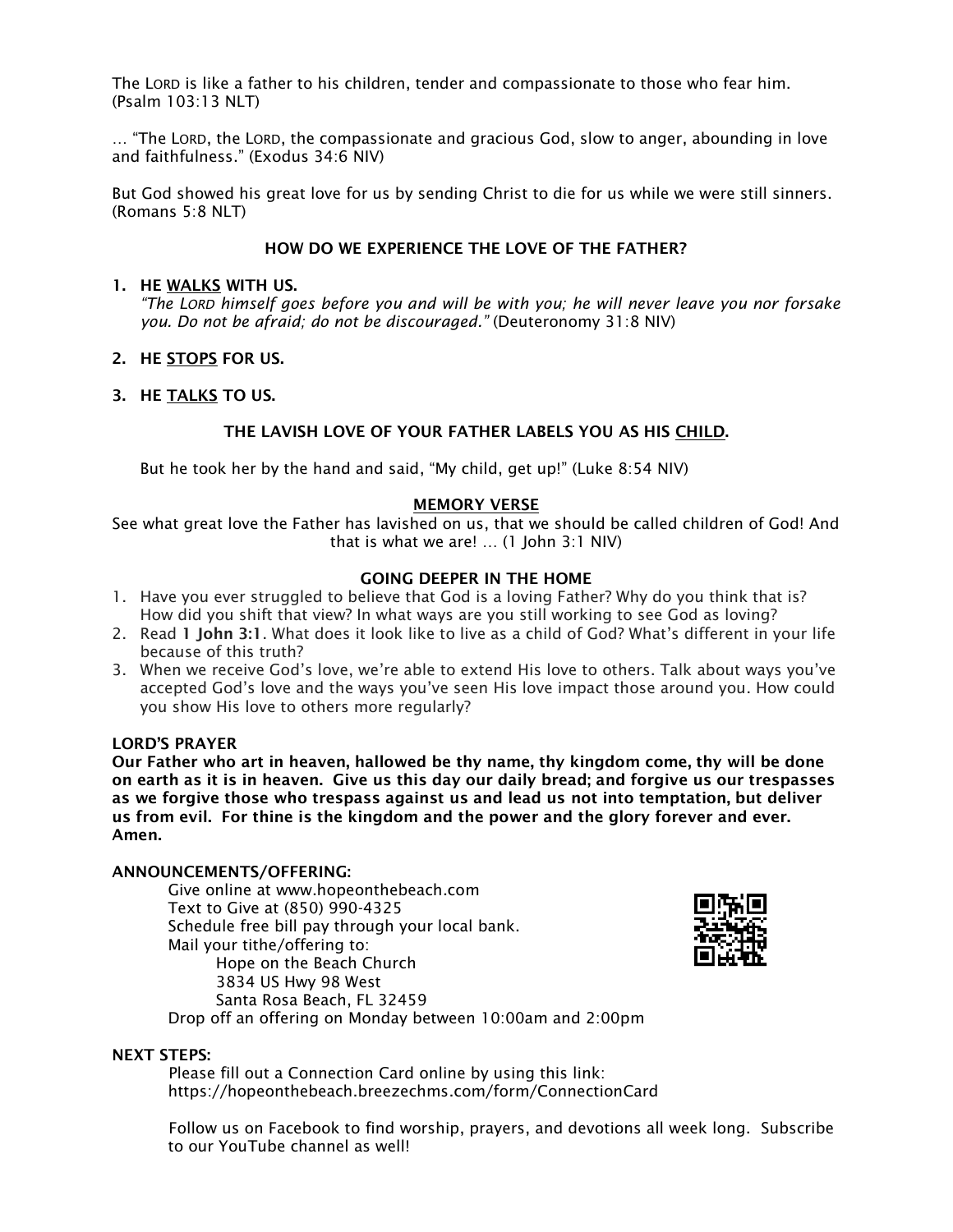# Growth Track, Today & Sunday, May 22nd @ 12:30 pm @ 98 Campus

These classes are designed to help you grow in your connection to Jesus, His Family, and His Mission. Completion of the classes will prepare you to be a participating member of Hope on the Beach Church. Classes will provide time for all questions. Lunch will be provided. Please sign up on the Connection Card if you plan to attend or contact Kristie.

### Youth Group, Wednesday, May  $18^{\omega}$  @ 6:00 pm at 98 Church Campus

All youth,  $6^{\text{th}}-12^{\text{th}}$  grade are invited to an evening of fun as we prepare dinner together, study God's Word, and play games. Sign up on the Connection Card or contact Kristie.

#### Hope Youth Spirit Night at Pizza by the Sea, Tuesday, May 24th, All Day

Pizza by the Sea, all locations, will give 20% of your regular priced meal to Hope's Youth to help offset the costs for their trip to the National Youth Gathering. Just mention "Hope" when you pay. What a great opportunity to enjoy a great meal and bless the youth.

#### Hope Men of IRON Breakfast, Sat., June 4th @ 9:00 am at 98 Campus

All men are invited to our free monthly breakfast. You will enjoy a great time of fellowship and good food. Contact Pat Alexander at (832) 206-6270.

#### Fix or Repair at Your Church Home

Our church home needs some important maintenance. Please look at your calendar and see when you could help with sheetrock repairs, painting, shelving installations, miscellaneous other odds and ends. Email Tina at propertiesmanager@hopeonthebeach.com, if we can contact you to help.

#### Women of Hope Monthly Donation: Hope's Youth Group

Three of our high school youth will be joining 19,000 other youth in Houston, Texas, this July for the National Youth Gathering. For the month of May you can help support their trip by donating peanut & tree nut free snacks listed below for them to enjoy on the drive or for breakfast in the hotel. Please drop off in the church lobby or at any service.

| Cheezits | Lay's BBQ chips        | Hershey Candy Bars & Kisses | <b>Red Doritos</b> |
|----------|------------------------|-----------------------------|--------------------|
| Coke     | Big Red Gum            | Snapple Peach Tea           | Sweet Tea          |
| Oreos    | Spearmint Gum          | Flavorblast Goldfish        | <b>Dried Fruit</b> |
| Crackers | Nutrigrain Bars        | Airhead Extremes            | Jerky (mild)       |
| Popcorn  | <b>Crunchy Rollers</b> | Meat Sticks                 |                    |



For more information and details scan the code or go to our online calendar @ hopeonthebeach.com/events

### **CONFESSION**

- P: If we say we have no sin, we deceive ourselves and the truth is not in us.
- All: But if we confess our sins, God who is faithful and just, will forgive our sins and cleanse us from all unrighteousness.

Silence for a time of Reflection

- P: Let us then confess our sins to God our Father.
- All: Most merciful God, we confess that we are by nature sinful and unclean. We have sinned against you in thought, word, and deed, by what we have done and by what we have left undone. We have not loved you with our whole heart; we have not loved our neighbor as ourselves. We justly deserve your present and eternal punishment. For the sake of your Son, Jesus Christ have mercy on us. Forgive us, renew us, and lead us, so that we may delight in your will, and walk in your ways to the glory of your holy name. Amen.

#### ABSOLUTION

P: Almighty God in his mercy has given his Son to die for you and for his sake forgives you all your sins. As a called and ordained servant of the Word I therefore forgive you all your sins in the name of the Father and of the Son and of the Holy Spirit.

LORD'S SUPPER (Shunk & 98 Church Campus Only)